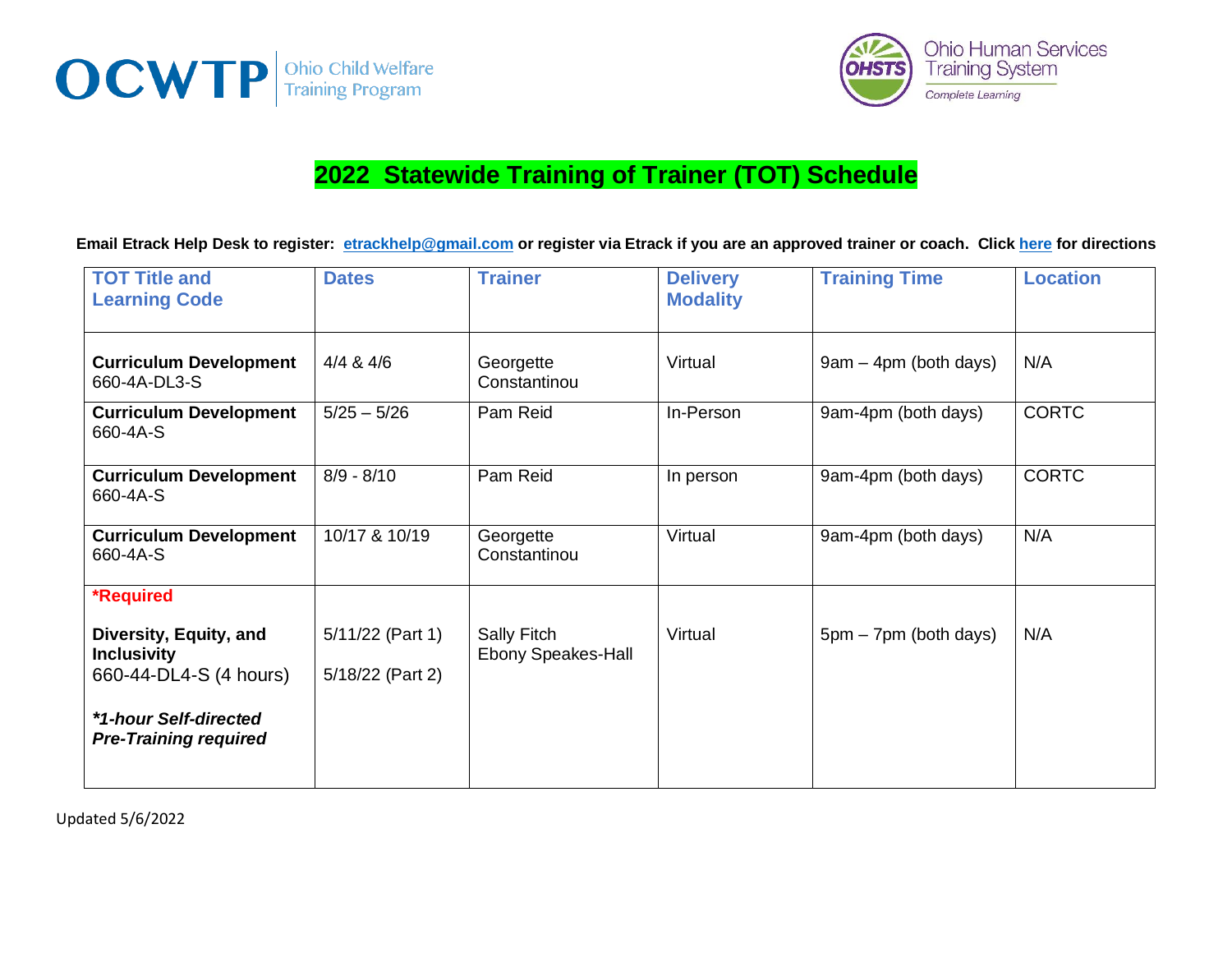| <b>*Required</b><br>Diversity, Equity, and<br><b>Inclusivity</b><br>660-44-DL4-S (4 hours)<br>*1-hour Self-directed<br><b>Pre-Training required</b> | 9/6/22 (Part 1)<br>9/8/22 (Part 2) | Sally Fitch<br><b>Ebony Speakes-Hall</b> | Virtual   | $6pm - 8pm$ (both days)                                          | N/A           |
|-----------------------------------------------------------------------------------------------------------------------------------------------------|------------------------------------|------------------------------------------|-----------|------------------------------------------------------------------|---------------|
| <b>Stand Up Take Charge</b><br>660-21-S (Canceled)                                                                                                  | $4/11 - 4/12$                      | Laura Gaines                             | In-person | 9am-4pm (both days)                                              | <b>SWORTC</b> |
| <b>Stand Up Take Charge</b><br>660-21-S                                                                                                             | $8/24 - 8/25$                      | Laura Gaines                             | In-person | 9am-4pm(both days)                                               | <b>CORTC</b>  |
| <b>Stand Up Take Charge</b><br>660-21-S                                                                                                             | $11/9 - 11/10$                     | <b>Stacey Simera</b>                     | In-Person | 9am-4pm (both days)                                              | <b>NEORTC</b> |
| <b>Coaching the Coach</b><br>Parts 1 and 2<br>661-11-DL3B-S (Part 1)<br>661-12-DL3B-S (Part 2)                                                      | 3/29 (Part 1)<br>3/31 (Part 2)     | Sally Fitch                              | Virtual   | 7pm-8:30pm<br>$7$ pm $- 8:30$ pm                                 | N/A           |
| <b>Coaching the Coach</b><br>Parts 1 and 2<br>661-11-DL3B-S (Part 1)<br>661-12-DL3B-S (Part 2)                                                      | $6/28$ (Part 1)<br>6/30 (Part 2)   | <b>Sally Fitch</b>                       | Virtual   | $7$ pm $- 8:30$ pm<br>$7$ pm $- 8:30$ pm                         | N/A           |
| <b>Coaching the Coach</b><br>Parts 1 and 2<br>661-11-DL3B-S (Part 1)<br>661-12-DL3B-S (Part 2)                                                      | 9/27 (Part 1)<br>9/29 (Part 2)     | Sally Fitch                              | Virtual   | $7 \text{pm} - 8:30 \text{pm}$<br>$7 \text{pm} - 8:30 \text{pm}$ | N/A           |